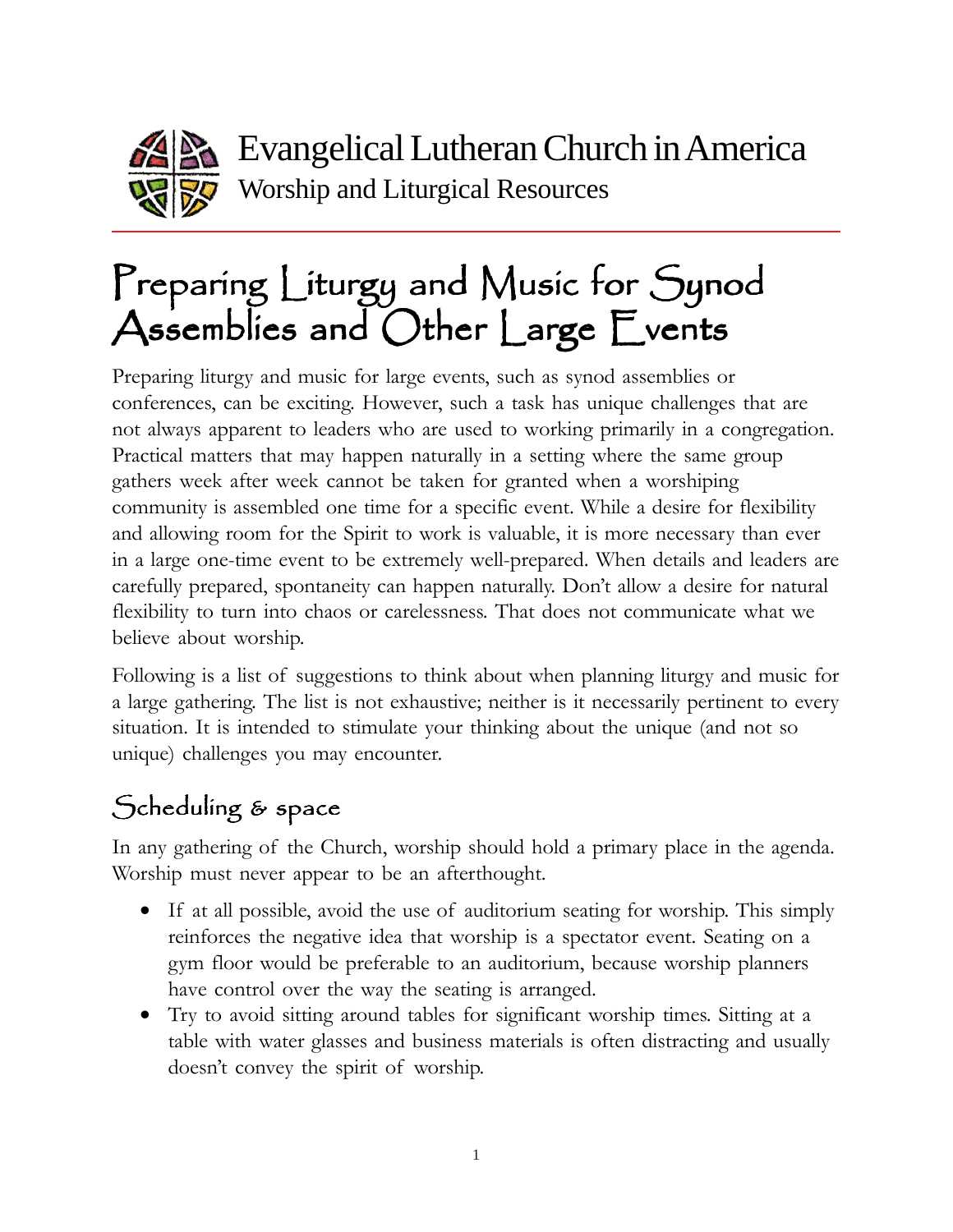- If at all possible, worship should be held in a separate space from the business of the gathering, allowing worship planners to create a "sacred space" for the time of the gathering.
- If only one space is available, plan the schedule carefully, so participants can vacate the room and return later in a spirit of worship. This transition can often be helped by careful and creative use of artwork, lighting, and music and the direction the assembly is facing in the room.
- Let worship be worship. Don't overload the liturgies with other items of business.

### Planning & preparing for worship

It is common for planners to put too much into a liturgy at a special gathering. Remember, in most cases, less is best. Make wise decisions about which liturgical texts, music, hymns, and ceremony to use. Challenge worshipers without confusing them. Nurture them without boring them. Balance new materials with enough of that which is familiar, so you don't frustrate worshipers. If your desire is to showcase and demonstrate new materials, and you have more than you can do comfortably in the allotted worship times, then demonstrate the new materials in a workshop or some other time.

Those who are responsible for planning worship at synod assemblies and other events need to stay up-to-date about the status of new worship materials in this church. As this church grows increasingly more diverse, it may be necessary and valuable, in some synods, to consider offering bilingual/contextualized liturgies. Venturing into this territory is both exciting and challenging. Be sure to include members of the language- or ethnic-specific communities in the planning process. Don't forget about those who communicate with American Sign Language.

It is especially important that new materials are led extremely well the first time. At an assembly or conference, you don't have many weeks to make something work. Worshipers will judge something on their first use, so be certain that introductions and rhythms are clear so no one will be confused or frustrated. New spoken texts also need attention. Speak them aloud. Where are the challenging phrases and cadences? Worship leaders need to be prepared. Clear layout of worship folders can be very helpful. A choir can be very helpful with spoken texts, as well as leading music. Movement of all worship leaders also needs to be rehearsed. Worship leaders who are not confident or comfortable with their role will communicate that dis-ease to worshipers.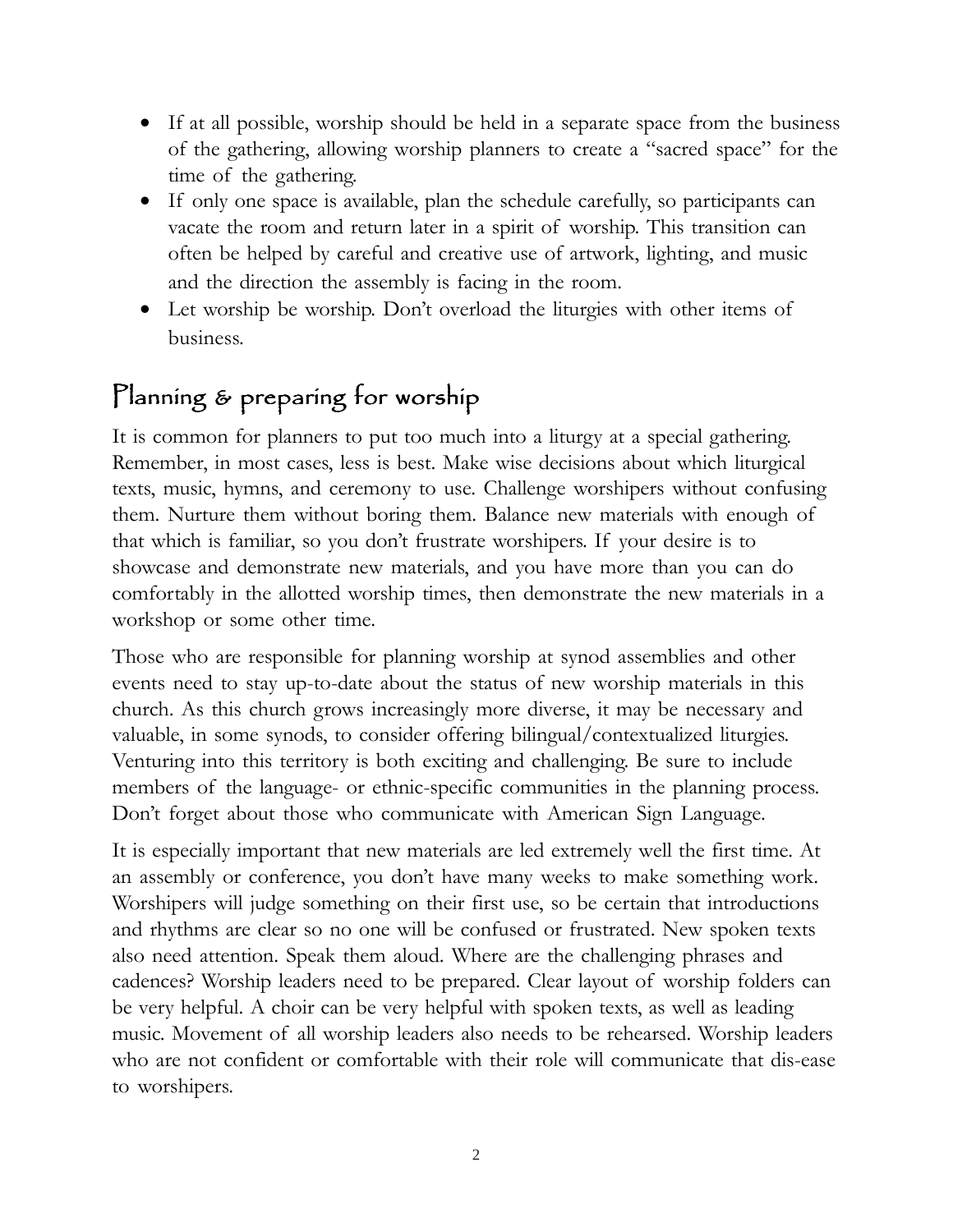Build all rehearsals into the schedule. Assemblies and conferences are not a time to simply "throw it together."

Worship planning teams vary greatly from synod to synod. No matter how it is organized, it should always include:

- One person who keeps an eye on the "big picture" and is, ultimately, in charge and can make necessary decisions, even as the liturgies unfold. This person should see that all necessary rehearsals are scheduled carefully. For example, don't have a lector testing the microphone while the choir is rehearsing, and so forth
- A coordinator/host for all worship leaders who sees that vestments, microphones, leader materials, water (especially for a preacher), and so forth are prepared. This person may also be responsible for liturgical rehearsals (such as processions), or that task may be assigned to someone else.
- One coordinator for music and all musicians.
- Someone responsible for the space: artwork, vestments, paraments, plants, flowers, etc. This person may also, logically, serve as sacristan. (See next bullet.)
- A sacristan to coordinate a team of people who prepare and clean communion vessels, iron vestments, and so forth. (See previous bullet.)
- Someone to coordinate hospitality: distributing worship folders, receiving an offering, directing worshipers to communion, as needed. Again, less is best.
- Someone to operate and/or communicate with the operator of the sound system. Never assume, for example, that the "house tech" understands who the assisting minister is and when she speaks.

Local circumstances may necessitate additional people for particular tasks. Make sure you have enough people to get the job done well, but don't have so many people that the planning and carrying out of worship becomes unwieldy.

# Creating a worship space

Many events take place in less than ideal liturgical spaces. Whether in a college chapel, convention center, or hotel ballroom, the challenges are often great.

Little can be said here about using an existing chapel or other worship space, since they are all unique. The advantage is that the furnishings and instruments are already in place. The challenge is that some of these spaces were designed in a previous era of liturgical renewal, when open space with room for movement and a clear visual focus on the Word, Baptism, and Meal were not high priorities. The only advice in using such space is not to run on auto-pilot. Worship planners working in an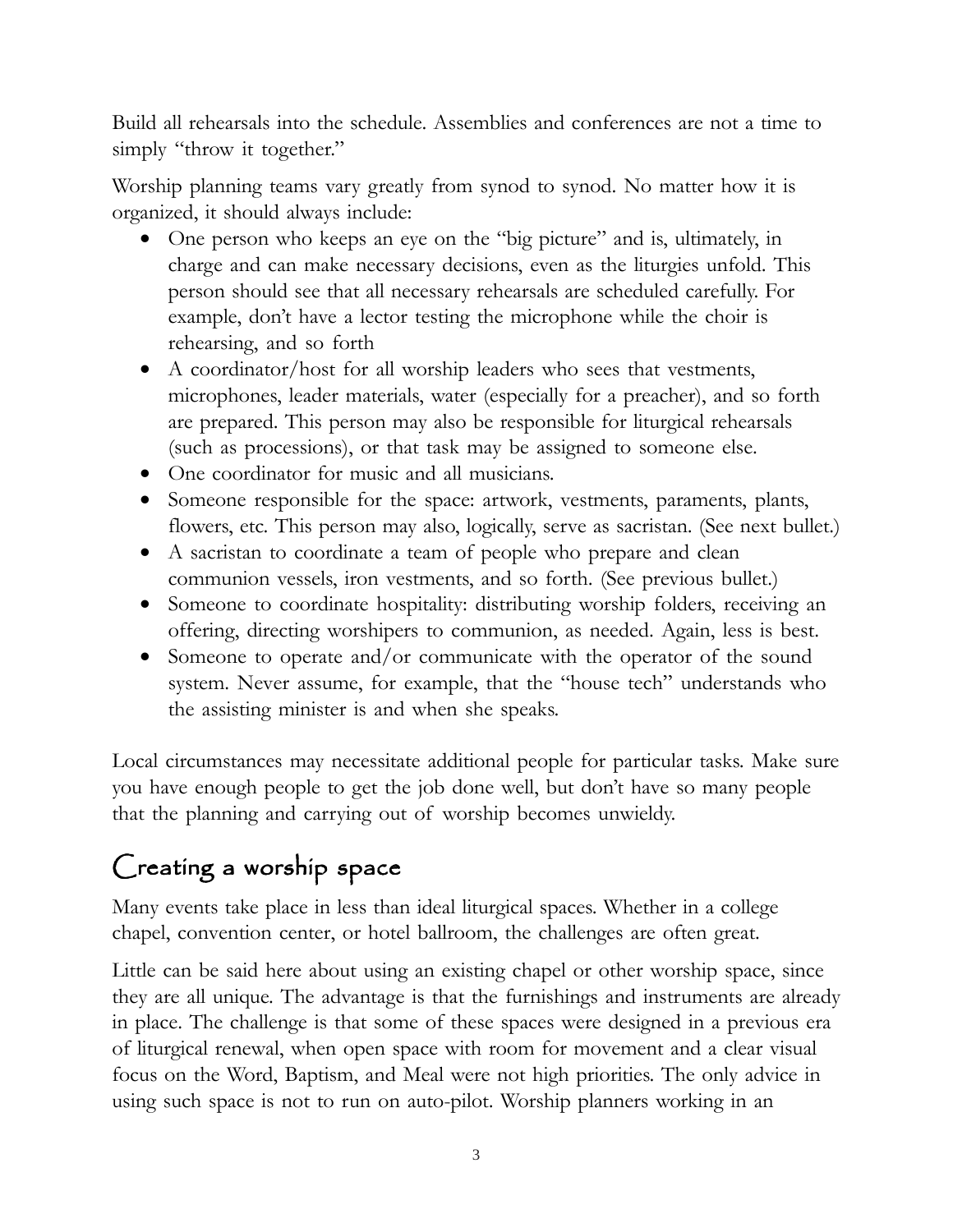unfamiliar space often don't think ahead about practical matters that may require a different way of thinking than when functioning in their regular worship space.

Actually, ballrooms are, in some ways, better than many chapels. You have flexibility in a ballroom setting. Don't set it up as if you don't. Simply putting a platform at one end of a long room with all the liturgical furnishings on it with straight rows upon rows of chairs only recreates the inflexible spaces many of us use week after week, with all their challenges. Instead, imagine the assembly gathered around the altar. Imagine a spatial difference between Word and Meal, while still maintaining the importance of each. In some spaces, the possibilities are endless. In others, they are minimal. Use the space you have creatively, carefully, and simply, with a clear visual focus on the means of grace: Baptism, Word, and Meal.

If your synod has worship furnishings that travel, you're always guaranteed that you'll have what you need. The challenge is purchasing or creating them, storing them, and transporting them. If you do not have dedicated furniture for use at assemblies and other events not held in a church building, you need to be creative and careful with what is available at the hotel or convention center.

#### **Altar/Communion Table**

Traditionally, altars are approximately 40 inches high. Most banquet tables are about 30 inches high. Using a banquet table, at the regular height, often results in uncomfortable awkwardness for the presiding minister and the assembly. Various methods of getting the table up to a better height can be used. Cinder blocks may work, but are heavy to haul around. Pieces of PVC pipe (cut to the appropriate height) can work with certain designs of table legs. Rarely will a ballroom staff be prepared to make something like this happen on the spot. You need to figure this out in advance. While on a preparatory site visit, it is a good idea to take a picture of the table legs so something can be constructed in advance. Whatever you do, be sure that ministers are alerted not to lean against the altar: Beneath that altar fabric is not the permanent hunk of stone or wood they may be used to.

#### **Baptismal font**

Including a baptismal font in an assembly or conference worship space is often neglected, because an actual baptism would rarely be celebrated at such an event. However, current liturgical practice in our church calls for regular (Martin Luther would say "daily") thanksgiving for our baptism. It is, therefore, a powerful sign for all we do as the church, to be centered in and gathered around the font of grace.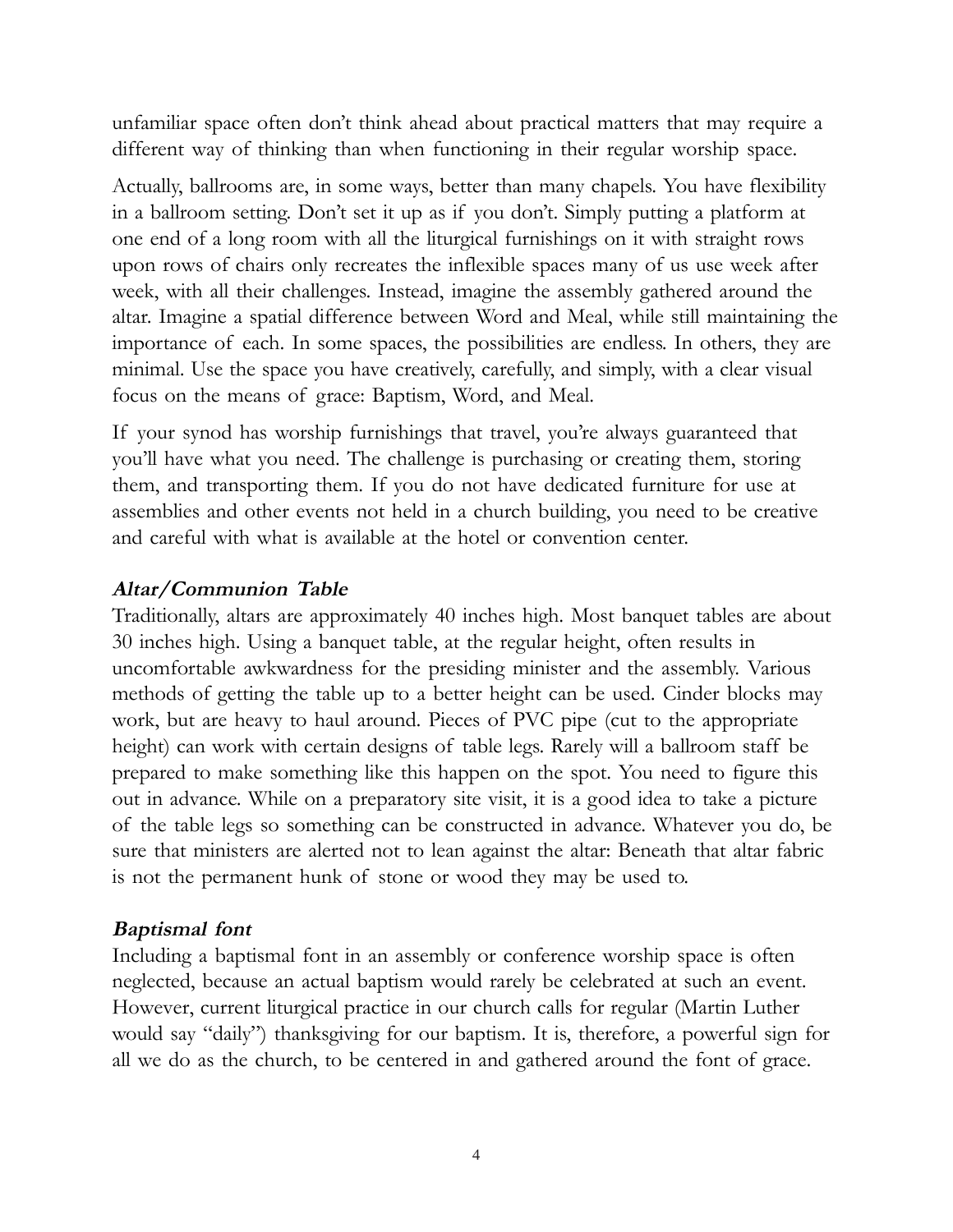However, this can be the trickiest piece of liturgical furniture to create, especially if you take seriously our theology of baptism that would demand a large amount of water. In a small space, large clear plastic salad bowls on a fabric-covered table can be dressed up with plants and a large candle. However, in most ballrooms that would hardly make a significant visual statement. Inflatable wading pools or a liner for an outdoor fountain (borrowed from a local nursery) may be good places to start. Temporary "walls" of bricks or stone, along with plants and flowers, may dress it up a bit.

#### **Ambo/Pulpit/Reading Desk**

Most convention centers have a "podium" or "lectern" of some sort that can be used for the proclamation of the Word. Think about our theology of the Word. Does a music stand visually convey the importance that our theology demands? See what's available and make it work. Hotels and convention centers often have their name and logo emblazoned across the front. Judicious use of fabric can cover that up and add another splash of the liturgical color in the space. The design of these furnishings varies greatly. Be prepared with pins, duct tape, needle and thread, or whatever else may help you create a customized parament on the spot.

#### **Paraments**

Synods that have dedicated worship furnishings (altar, ambo, and font) designed for traveling can also create paraments that actually fit the furnishings; so you're always guaranteed that you'll have what you need. Even if you're vesting hotel furniture, however, you can keep a stock of fabric that will help create a worshipful space.

The basic item needed is a large piece of white fabric (something that looks better than a bed sheet or a hotel tablecloth) that will cover a standard banquet table (8', adjustable for 6' tables) from floor to floor all around (be sure to account for the extra height described above). Again, pins and duct tape can come in very handy when hiking things up in the back, around corners, and so forth. Other colors can be hung over the white in creative, yet tasteful, ways. Remember, less is best! Having another large piece of white that serves the same purpose over a makeshift ambo is also be a good idea.

You don't need paraments and vestments in a full array of liturgical colors. Assemblies and other events rarely happen during Advent or Lent. Most synod assemblies fall within the fifty days of Easter (white), on or near Pentecost (red), or during the time after Pentecost (green). Even if a liturgy is not directly on Pentecost, red is commonly used at liturgies "of the Church," such as the opening of an assembly, ordinations, and so forth. Having a red set and either white or green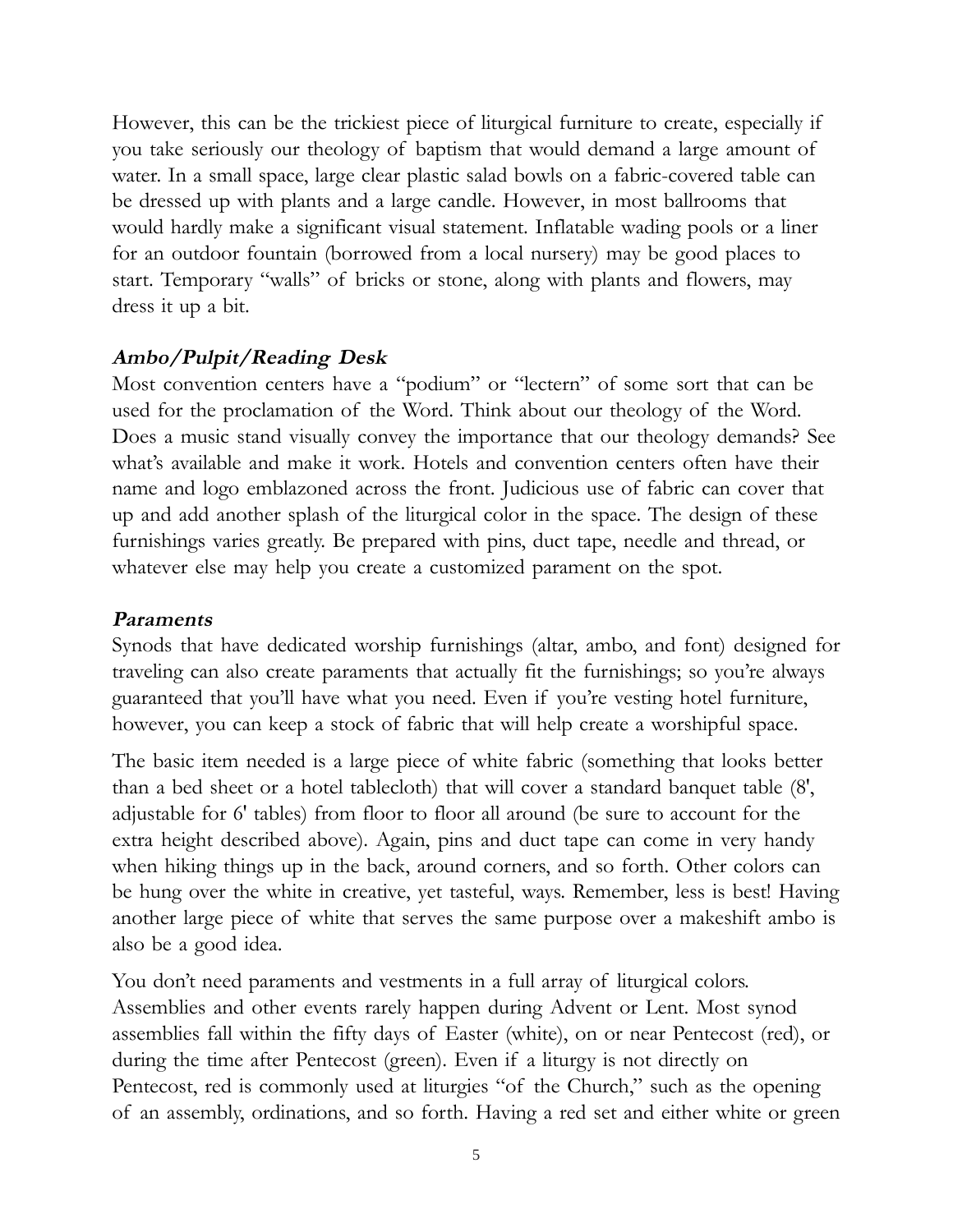(depending on when your assembly usually occurs) is often adequate. It is possible to have a festive fabric that includes all the colors or none of the colors and could, therefore, work for any or all liturgies. Again, local sensibilities may determine whether this is an acceptable idea or not.

#### **Vestments**

Vestments are the one thing that usually can't be created for the one time event. You simply need to bring them in. Ideally, from an aesthetic perspective, you would have matching albs for all worship leaders. This is not realistic for most synods, so borrowing from one congregation is the next best option. Again from an aesthetic perspective, having everyone bringing their own vestment is the least preferred option. However, the local priority may be more on participation rather than visual aesthetics, which may make this a good idea. Make appropriate decisions and then enact them with intentionality and care.

If we truly value the Word and sacraments around which Lutheran worship is shaped, showing appropriate care and dignity is not asking too much. Always have irons and a steamer on hand. Nothing says carelessness more than wrinkled vestments or paraments.

#### **Cross**

In a Christian assembly, it is a good idea to always have a cross visible. It is the most tangible and familiar sign of our faith. Whether it is sitting up front, hanging above the altar table, carried in procession, or projected on a screen or wall, be sure that it is of appropriate size for the room.

#### **Candles**

Candles have a time-honored use in our churches and can be helpful in creating a sacred space. For some devotional liturgies, especially in the evening, many candles throughout a space can be very effective. However, for most gatherings, especially for Holy Communion, candles are best used to mark those primary focal points of Word, Meal, and Baptism.

If worship is in the same space as business, consider keeping a candle lighted by the font throughout the entire assembly, thereby centering the business of the assembly in our baptismal mission as a Church.

Be aware that the use of candles in public spaces may not be approved by local fire code. Convention Centers and hotels often have differing regulations they must follow. Be certain to obtain the appropriate permits, as required. In most places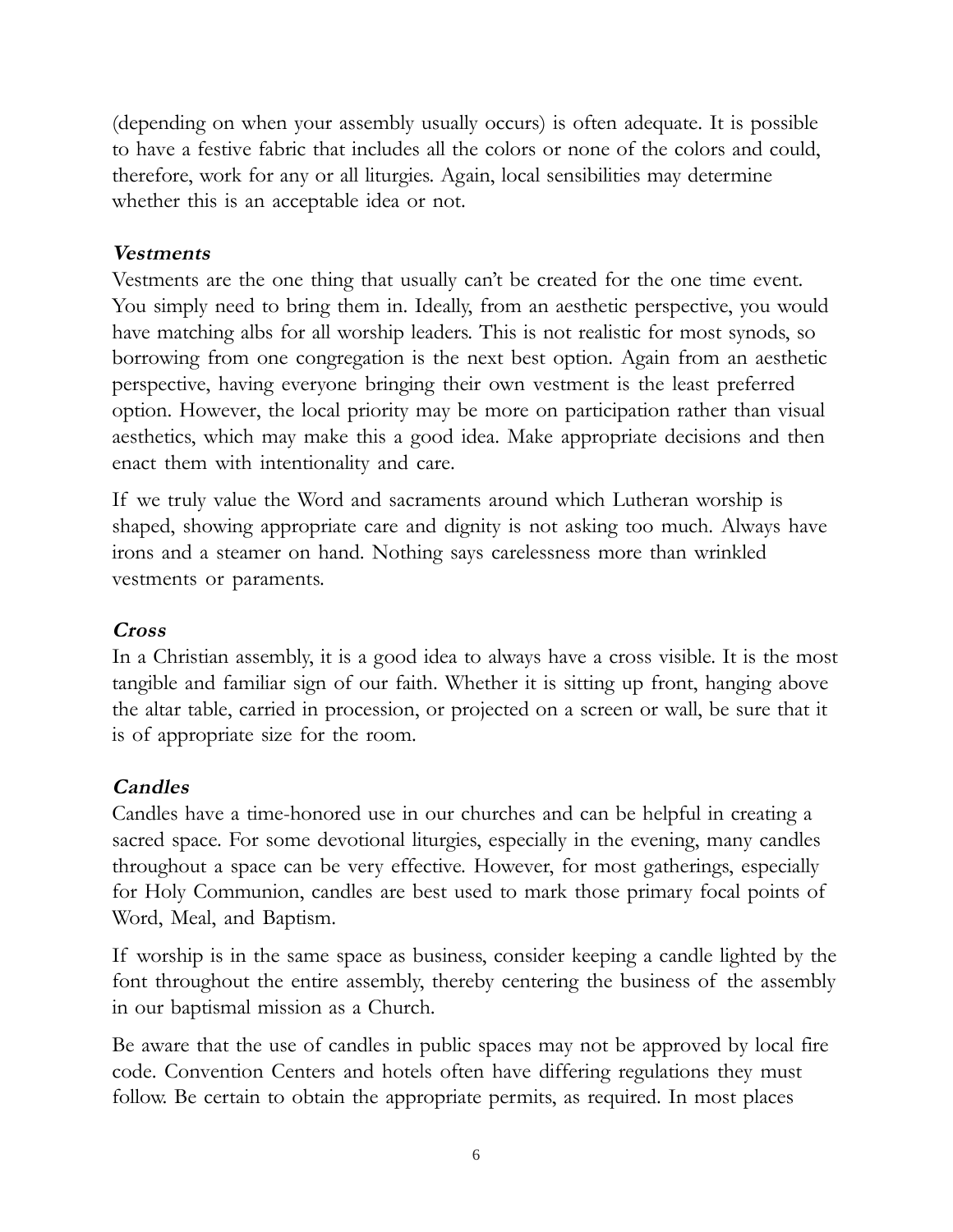candles will be allowed when used carefully for worship. Just in case, have glass "globes" available and be sure they will fit on your candles or followers. Very often, that makes the difference for the Fire Marshall.

#### **Communion vessels**

Some synods have adequate numbers of matching communion vessels. Others simply borrow from congregations. The distinct priorities described above (under *Vestments)* may also be true here. Make a decision and enact it intentionally. The tradition for churchwide assembly is to have communion vessels (paten, chalice, flagon, and anointing bowl) created specifically for each assembly. They are then available for purchase by synods, congregations, or individuals. This may not be realistic for a synod assembly, but it is worth considering.

#### **Plants and flowers**

Potted green plants and/or potted or cut flowers can do wonders to help transform a ballroom into a room for sacred use. They can also be costly. However, just as is true in a congregation, there may be individual donors who would love to provide flowers for a synod assembly worship space. Be sure that they are of an appropriate size for the room. Potted greens can sometimes be borrowed from a local nursery at no cost or can be rented. When possible, request plants in various heights (from about human height down to very small) so they can be arranged attractively in key places in the worship space. They can come in very handy to cover up the "rough edges" of taped-up parament hems and so forth. Whatever you do, be sure that the plants help attract the worshiper to the central focal points of worship. Again, less can be best.

#### **Artwork**

Likewise, artwork can either inspire or detract. Any art used in a worship space needs to be created carefully within an understanding of the actions of the liturgy. Artwork should draw the worshipers to the place of baptismal renewal, the place of God's Word, and the place of the Lord's Supper. Artwork scattered around the perimeter of the room may be helpful in creating a sacred space, but must also visually lead to the central things.

Projected images on screens are, increasingly, being used as a vehicle for art. The advantage of a digital file on a computer is that it requires much less space for storage than a large tapestry or painting. Also, projected images can be changed through an assembly or even through one liturgy. To use projected images with integrity requires state-of-the-art equipment that is often very expensive, depending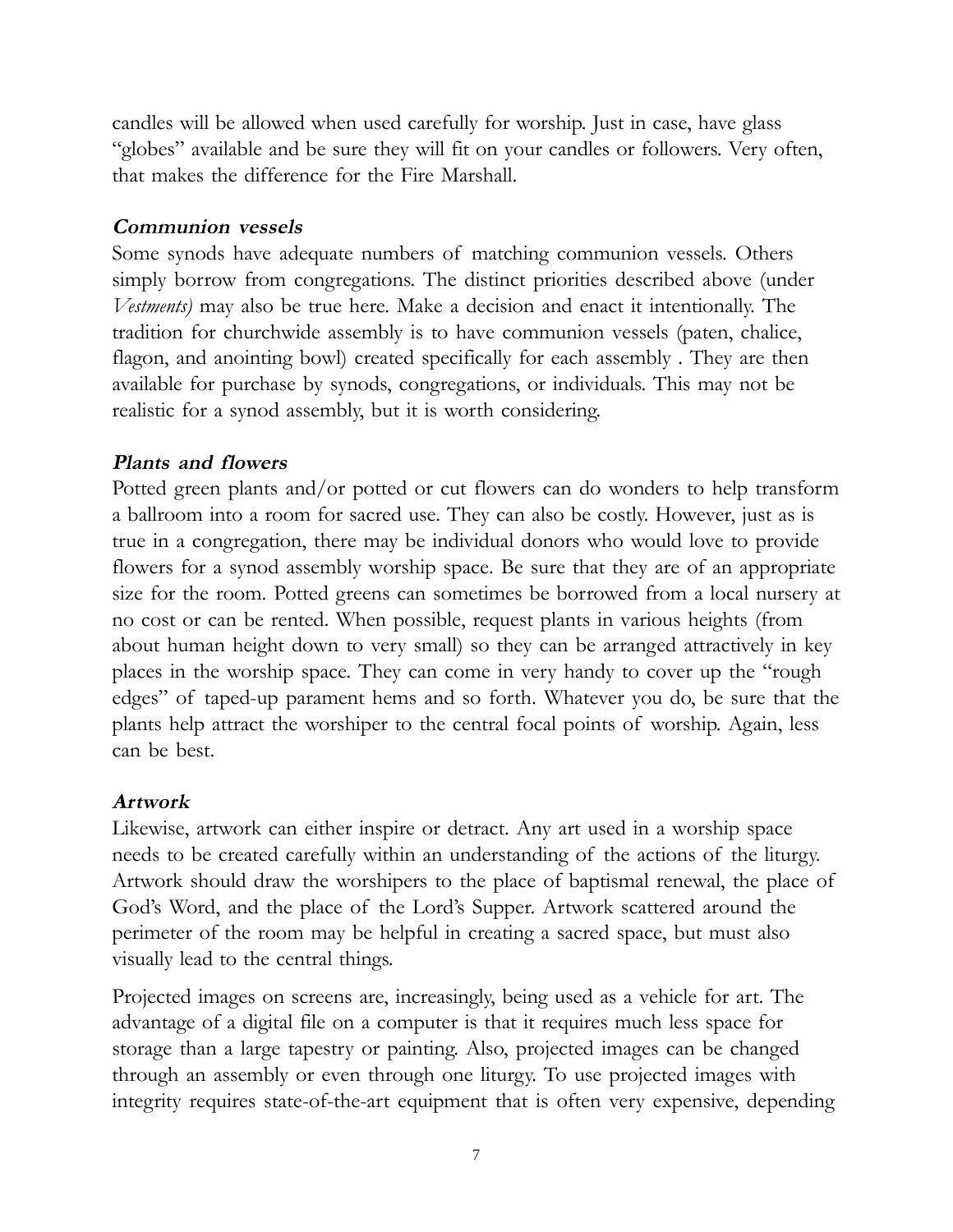on what's available at a particular site. A less expensive option is the use of a "gobo," which is basically a stencil of a simple image put over a spotlight. Check with your lighting technician about this possibility.

Whatever artwork is used, don't clutter the worshipers with too many images. Make sure that all art helps them focus on the central things of worship. Don't forget that some images are the work of artists and may be copyrighted. Be a good model and obtain proper permissions.

If screens are being used to project texts of hymns and songs, be certain that:

- appropriate copyrights have been obtained;
- materials are also available in print for those who can't see the screens;
- music is provided for those who do read music; and
- the person responsible for changing the text has rehearsed with musicians and understands that the text must appear before worshipers are expected to sing.

#### **Printed materials**

The actual printed worship folder can function in numerous ways:

- As a work of art showing the care and attention paid to beauty. *Consider using local artists, especially children, for cover designs.*
- As a functional piece of information to guide worshipers through the liturgy.
- As an educational piece. *Brief descriptors and carefully worded rubrics can help teach and explain about portions of the liturgy itself. For example: "The assembly stands to welcome the gospel." Again, less is best.*

Be a good model to your congregations and be certain that all necessary copyrights are obtained and credited properly.

It would be a hospitable thing to prepare a number of worship folders in large print. In some synods, it may be necessary to prepare translations of worship materials for any worshipers whose primary language is not English.

Prepare a binder of materials for the worship leaders in large print on non-glossy paper, carefully marked with information about who says what and from where, as well as critical posture or gesture instructions. Keep it simple. Large paragraphs of directions are not helpful while leading worship. Those kinds of details should be learned and internalized by an assisting minister and/or "master of ceremonies" and rehearsed in advance.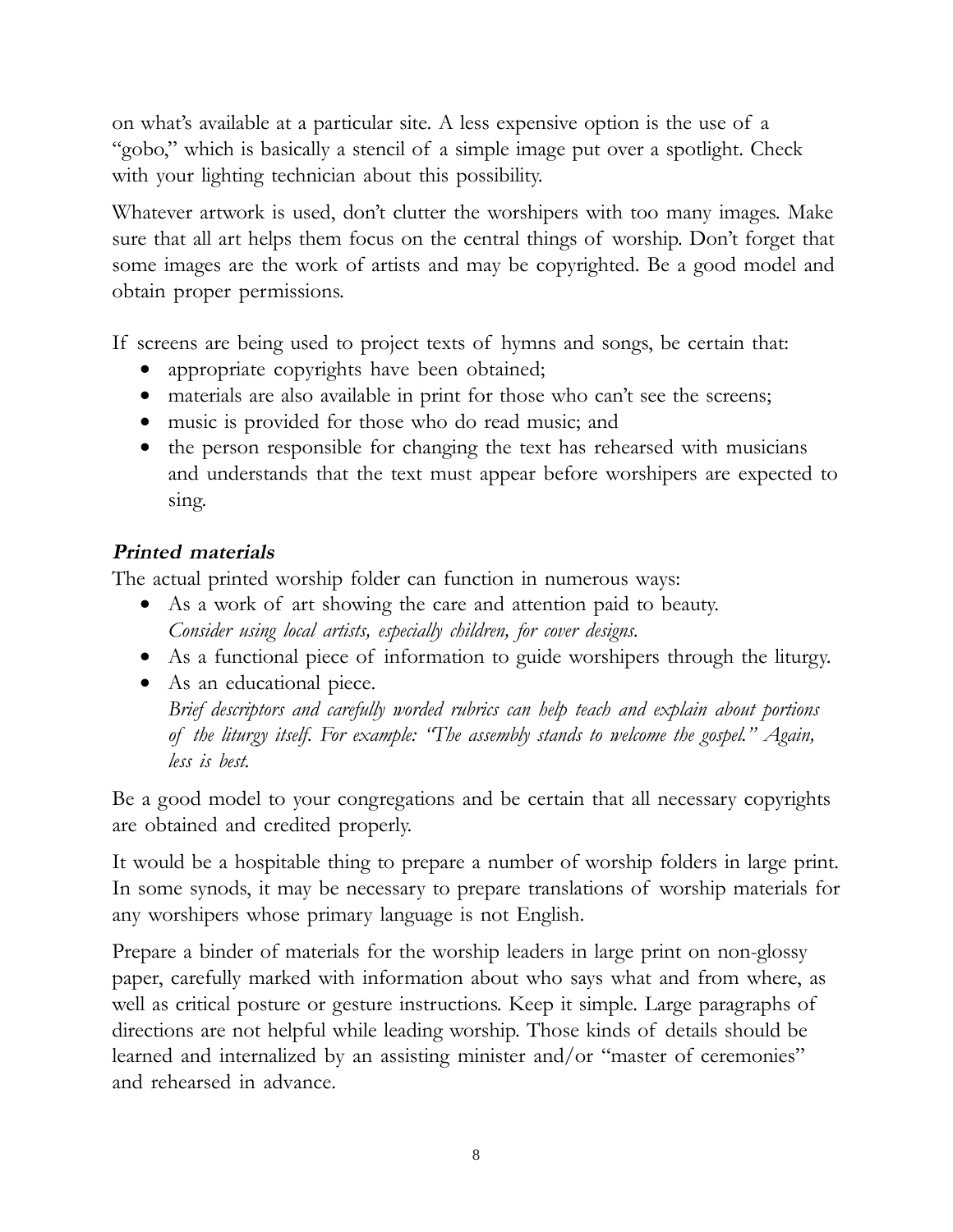## Sound systems & lighting

Assembly worship is often held in hotel ballrooms and other spaces not designed for worship. This means that worship leaders are often dealing with sound systems and acoustics that are not familiar to them.

- In a dry acoustic, assembly singing can be enhanced if the congregation itself is amplified and the sound fed back to them.
- Be certain that the organ and each individual instrument is adequately amplified. This can be a challenge because you never have the congregation assembled when you test the volume. Remember the instruments are there to lead the assembly. It must be loud enough to encourage confident singing, but not so loud that it obliterates the assembly.
- Sound systems and lighting must be turned on for rehearsals. Arrange for this, in advance, with the technicians.
- Every worship leader with a spoken or sung part, even the bishop, needs to test the microphone in advance. Don't do this at the same time that you are trying to gather an assembly in a worshipful atmosphere.
- Remember that, in a worship service, the gathered people of God are the primary "actors" and, therefore, need to be lighted fully, especially when they are expected to read anything in print. Some extra lighting to highlight the focal points of Word, Meal, and Baptism may be desired as long as it doesn't overshadow the primacy of the assembly.

### Music and musicians

At big events, choirs and instrumentalists are often gathered from various congregations for a particular liturgy. These musicians usually have limited rehearsal time. A few pointers:

- The Holy Spirit does work through advance planning.
- As mentioned above (see *Planning & preparing for worship*), people tend to critique things, especially music, after the first hearing. In an assembly setting, you do not have many weeks to make something work. Musicians must anticipate all challenges, especially moving from introductions into singing and between stanzas. This is when confusion often occurs.
- There is usually little time for nuance or musical subtlety at such a gathering. Plan interesting but straightforward music.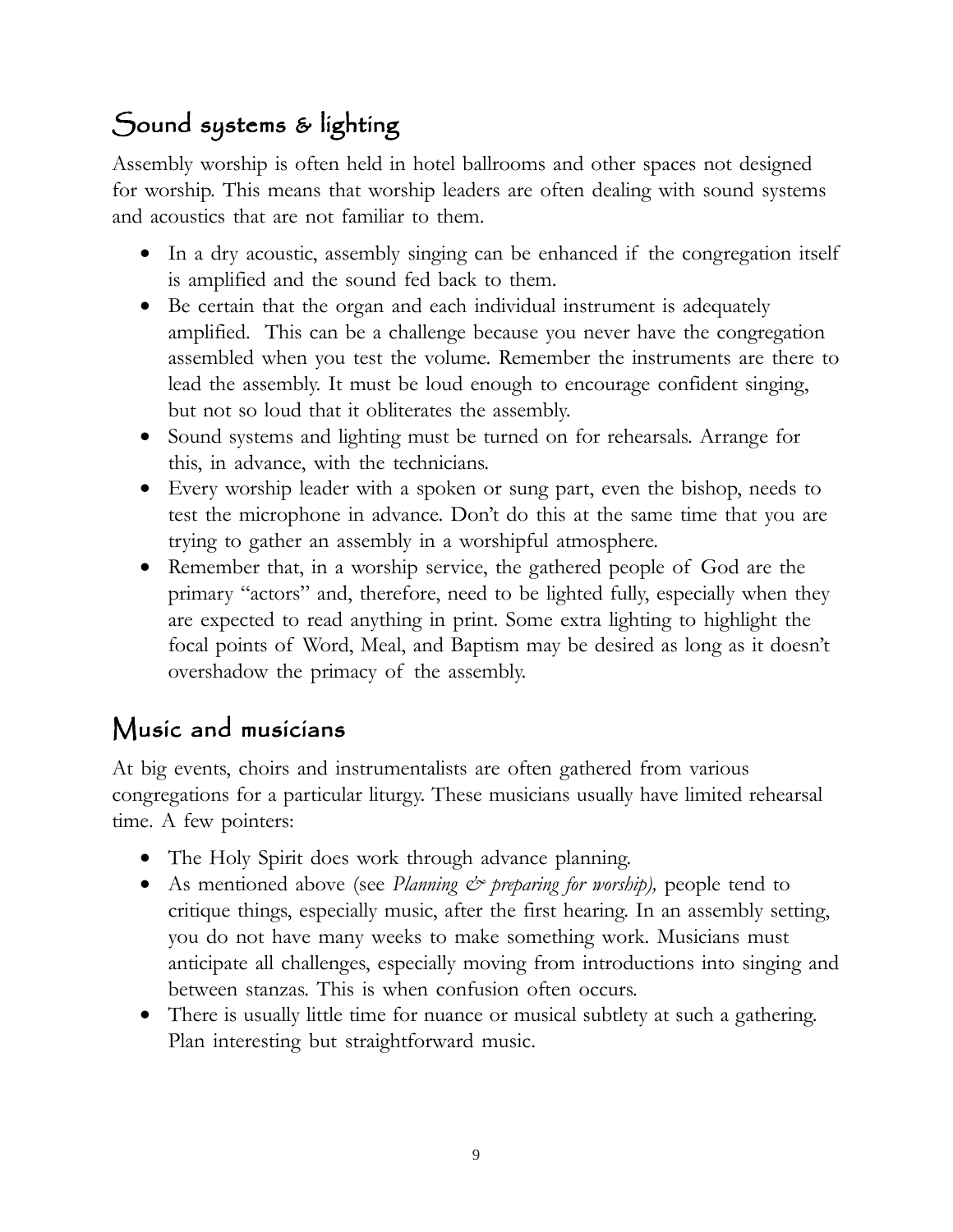- There is a natural tendency to try to use worship at an assembly as an opportunity to introduce all kinds of new music. Be careful to strive for a healthy balance. See the comments under *Planning & preparing for worship*.
- Be certain to get music, rehearsal tapes, and detailed information to singers well in advance of the event. A large event is not the time to be sight-reading together.
- Plan communion music and procedures so there is not a huge time of silence while the assembly waits for the choir to commune. There is often some confusion at the beginning of communion as the stations get formed. It is helpful to keep attention off this by having the congregation singing right away.
- Agree in advance, if communion is finished before the music planned, if you will complete the music or not.
- Mark as many details as possible (breathing, dynamics, etc.) in advance to save time in rehearsal. Do not make these decisions during a rehearsal, wasting valuable time.
- In advance, give complete and accurate information about when and where the rehearsal/liturgy is, where to park, where to put coats, where/when to get meals.
- Who will watch over purses, etc., during the liturgy?
- Where will instrumentalists put their cases?
- Be clear about vestments or expected dress for choir members. Are they to bring their own? Will they be provided? Will they wear street clothes?
- Do they need to provide their own folder for the music? Music stands? Pencils? Or will these items be provided?
- Plan your rehearsals carefully so you don't waste valuable time. Every detail (music and logistics) must be agreed upon before the rehearsal. There can be no making things up as you go along. In such a gathering, more needs to be pre-determined than is usual for most weekly gatherings.

# Logistics

• Agendas frequently change throughout an assembly. There should be someone responsible for communicating between the plenary hall and worship leaders if the agenda changes. Predetermine who will make decisions about altering worship time (usually in consultation with the bishop) as needed, and make simple, yet precise, announcements about such changes to worship leaders, musicians, and the participants.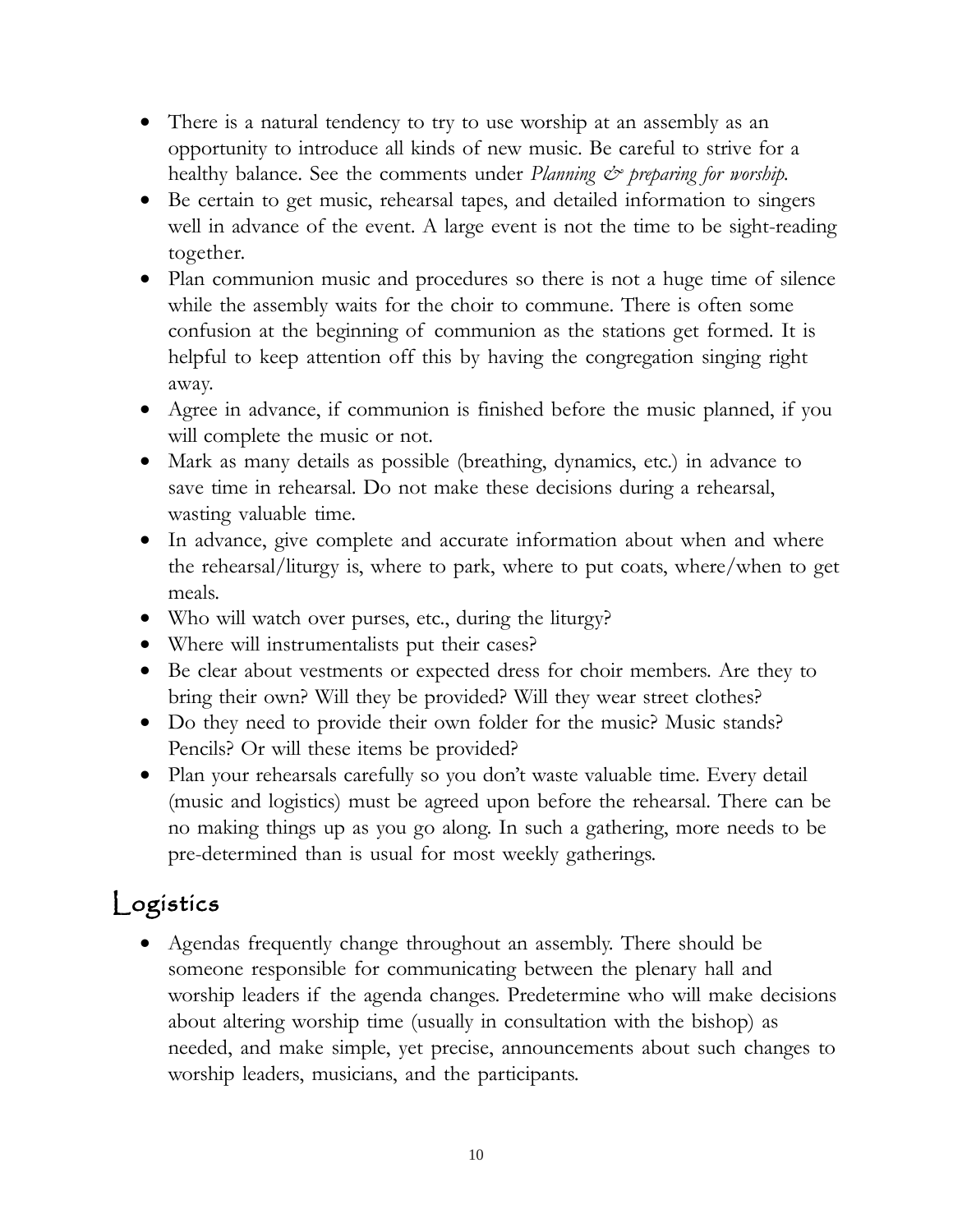- It is helpful if there is one person in charge of the planning process and "on duty" during the liturgy. (S)he should be cooperative and collaborative, keeping an eye on the "big picture," and able to anticipate all potential challenges and offer clear and quick solutions, in advance and during the liturgy. This is especially true if flexibility and spontaneity is encouraged.
- Liturgical and musical leaders must plan every detail carefully in advance. Don't assume anything. The places that are often tricky to coordinate are the beginning, ending, and transitions, such as entrance processions, the exchange of peace and the offering, communion, and the sending procession.
- When worshipers arrive, they should be invited into a spirit of prayer. Don't be rehearsing musicians or other worship leaders as people are arriving.
- Keep processions and other ceremony bold, yet simple.
- Depending on the architecture and/or arrangement of the room, it is a good idea to have one communion station for approximately every 125 people.
- Try to devise a plan for communion distribution that minimizes how long it takes to get the assembly actually communing. One idea is to have communion ministers also function as offertory presenters who hold the bread or wine, while surrounding the altar, throughout the communion liturgy. They are then able to move immediately to their communion stations. For those who believe strongly that all the bread and all the wine should be on the altar, this is clearly not an adequate approach. However, this idea may help you begin to imagine an efficient, yet reverent, way to manage communion distribution.
- Increasingly, in ELCA settings, communion ministers are themselves receiving communion after having served the assembly. This practice stems from a contemporary understanding of hospitality where the host serves the guests first. Those who look to historic practices for their precedent may clearly disagree with this. However, it is a good topic to discuss and determine a workable practice for your context.
- Don't forget to plan for the musicians to receive communion. It is often helpful, especially for a large choir, for the musicians to have their own station with ministers who have been briefed on how and when to commune the choir, such as waiting during an initial anthem before communing the choir, and so forth.
- Communion ministers who have completed serving their station earlier than others often add more confusion and alter the planned timing when they try "help out" by assisting another station or section of chairs, unless directed to do so by the person looking out the for the "big picture."